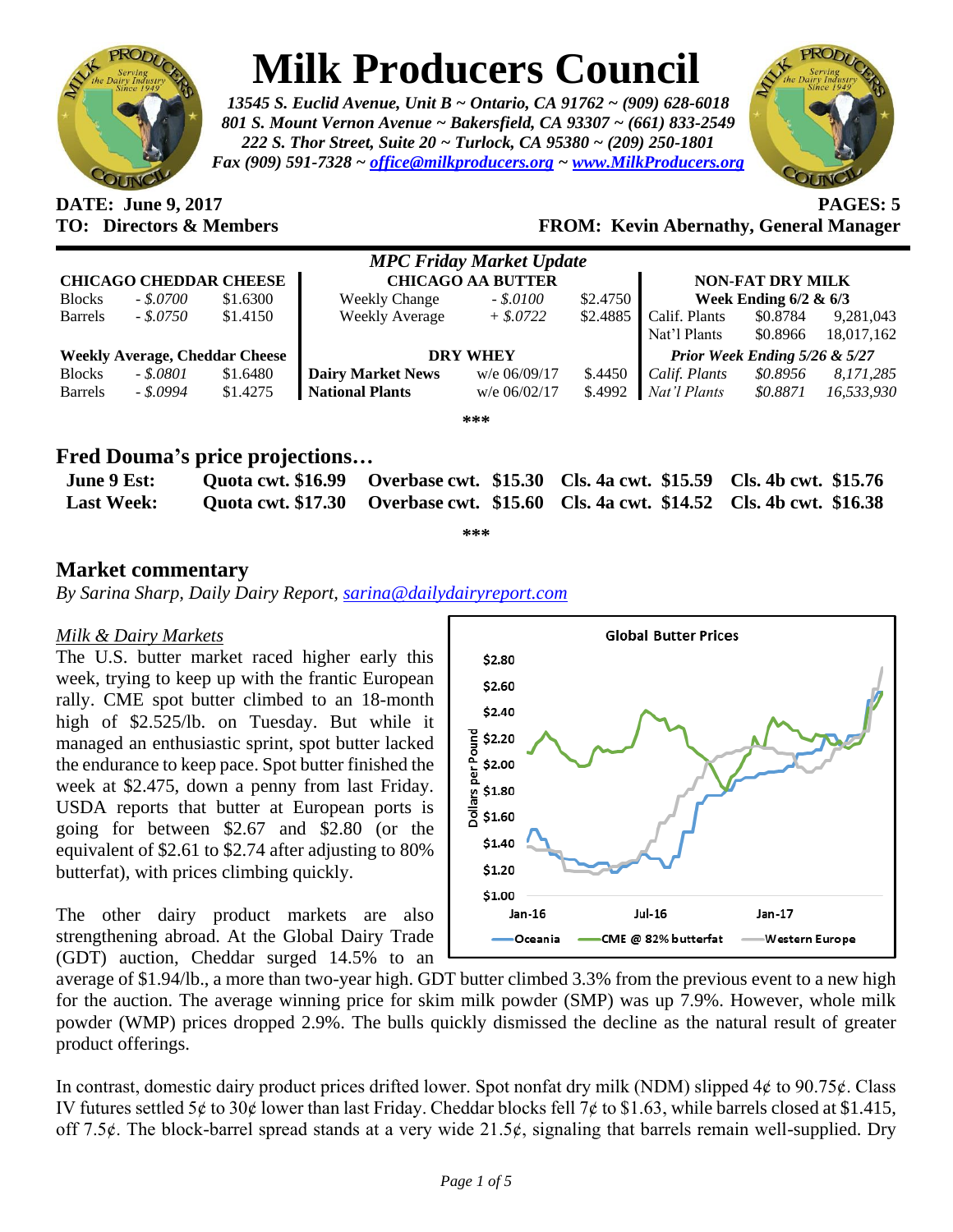

whey futures struggled this week, and nearby Class III futures posted double-digit losses. However, deferred contracts managed to post modest gains.

The relative weakness in U.S. dairy product markets creates an excellent opportunity for export. U.S. competitiveness is augmented by the fact that the dollar is hovering near six-month lows against a basket of currencies, although it remains above the levels that prevailed last spring and summer. Notably, the peso stands at ten-month highs against the dollar, and sales of U.S. dairy products south of the border are reportedly picking up. Since reaching a near-term low in early April,

U.S. NDM prices have rallied 8.6%. But to Mexican buyers using today's exchange rate, prices appear to be up just 5.9%.

Meanwhile, domestic demand is just so-so. Cheese sales at retail have not impressed. Butter demand is running about 1% above year-ago levels. Given the size of the U.S. appetite for butter over the past few years, even modest growth is respectable. But in light of the 2% increase in U.S. milk production and strong components, it does not support a spring rally in butter prices. Rather, today's strength is built on improving trade prospects, a noticeable decline in imports of butter oil, and the flat futures curve and competing uses for cream that have slowed the flow of cream to butter churns.



In April, U.S. butter production totaled 164 million pounds, down 4.1% from a year ago. That puts year-to-date production 1.6% behind 2016, after adjusting for leap day. In contrast, U.S. cheese production reached 1.04 billion pounds, up 3.7% from the year before. Year-to-date cheese output is up 3.3%. April Cheddar production climbed



to 314 million pounds, the highest monthly total since record-keeping began.

U.S. NDM output was 171 million pounds in April, steady with last year. SMP output was up 16% from last year, as manufacturers are clearly interested in making product for foreign buyers to the extent that processing capacity allows flexibility in the product mix. Manufacturers' stocks of NDM climbed to 266.3 million pounds in April, the highest level since July 2015.

The Midwest is in the midst of an early summer heat wave. USDA reports that this has yet to deter milk output, and the flush continues. However, temperatures are expected to rise over the weekend and there are already fewer loads of surplus milk looking for a home. According to Dairy Market News, "A number of cheese producers [in the Central region] reported receiving fewer milk offers this week than in previous weeks. Some producers, who have forgone fortifying their cheese with NDM stocks because of the amount of discounted milk coming in, have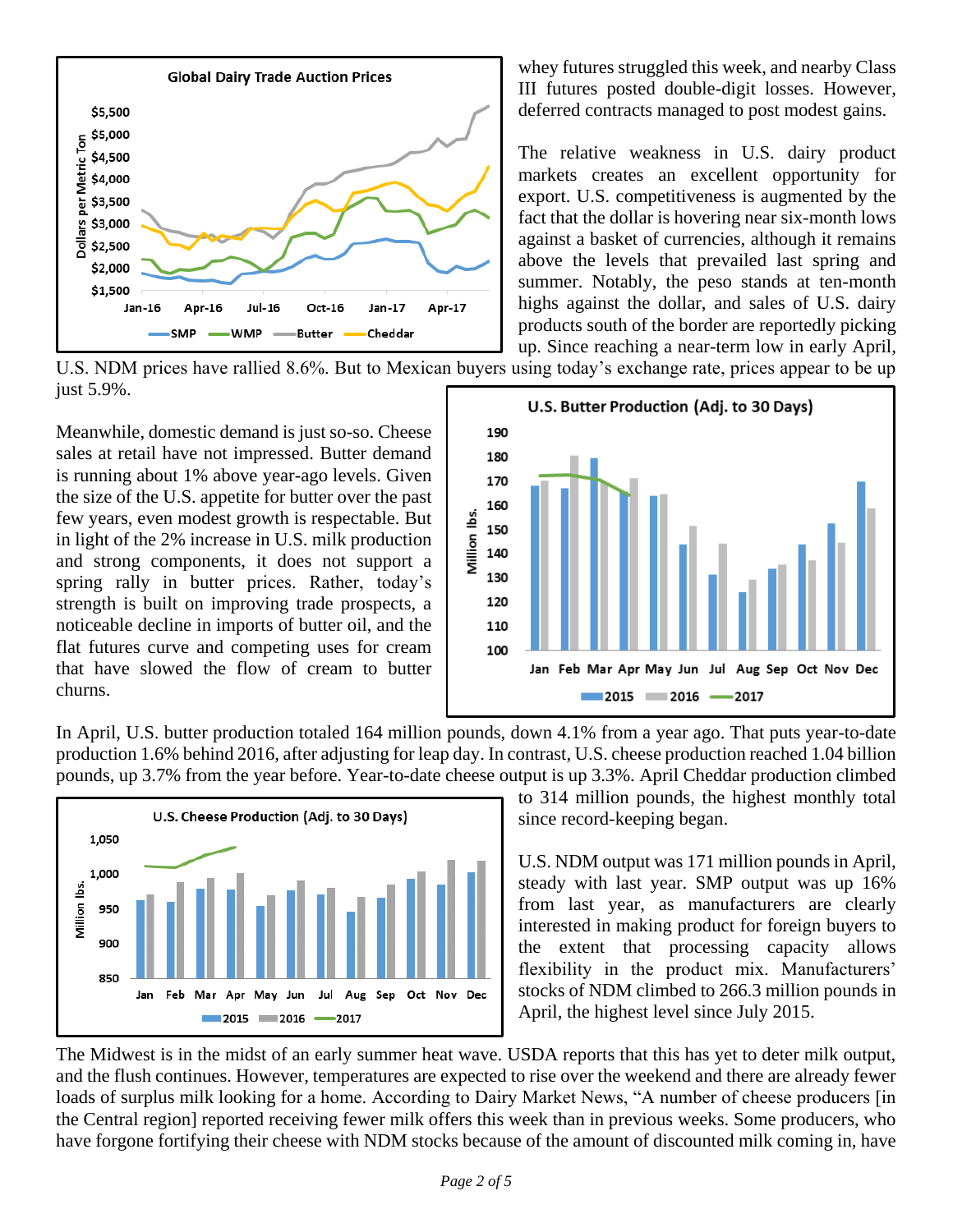begun to dip into their NDM inventories." Given the size of U.S. milk powder stockpiles, this is a welcome change of events.

#### *Grain Markets*

After three months of quiet, range-bound trade, the corn market was off to the races this week. July corn futures settled at \$3.87 $\frac{3}{4}$ , up 15 $\frac{1}{2}$  cents since last Friday. The December contract topped the \$4 mark for the first time since March and closed at \$4.06. The soybean market rallied as well, but after selling off for months, it failed to achieve any major milestones. July soybeans settled at \$9.41 ½, up a little more than  $20¢$ .

USDA updated its crop balance sheets today, but offered no remarkable changes. The agency confirmed that South American crops are large.



There are more than enough grain and oilseeds to meet the world's needs this season, and likely in the one to come.

But there are concerns that wheat – and high protein wheat in particular – will be in short supply. Acreage is down, and the weather has turned for the worse. Dry conditions in the Dakotas and northern Minnesota have likely crimped spring wheat production. Drought is spreading. For years, the wheat market has been a pitiful laggard. Today, wheat market bulls are leading a charge that is rippling through the entire grain complex. Speculative traders were leaning heavily short of crop futures, and they are now rushing to cover their positions.

Weather in the Corn Belt is also less than ideal, although it is too early to assume much impact on final yields. In parts of Wisconsin, Indiana, and Ohio, the wet spring drowned some early corn stands, and farmers will need to replant. Now things have turned noticeably drier, with high temperatures and brisk wind. The forecast calls for rains in the middle of next week. If these showers disappoint, look for continued strength in crop prices. The market didn't hold much of a weather risk premium over the past few months; it is making up for it now.

\*\*\*

# **A background on California Producer-Handlers**

*By Geoff Vanden Heuvel, MPC Board Member and Economics Consultant*

Dairy farmers who also process and market fluid milk (class 1) are a special class of producers, both in California and in the Federal Milk Marketing Order system. However, the way Producer-Handlers are treated in the two systems is significantly different. How to deal with this issue is the one item that the Producer Review Board was unable to decide last week at their meeting.

Federal Order policy with regards to Producer-Handlers (P-H) is pretty straightforward. There is no historical barrier to becoming a Producer-Handler. That is, anyone who can meet the criteria can become a P-H. However, the criteria are difficult to meet.

The basic principle is that the producer needs to balance their supplies with their own resources and remain completely separate from the FMMO pool. That is, they cannot rely on the pool or other handlers in the market to balance out the inevitable disconnect between fluid milk sales and production. The way the FMMO carries this out is that they have a very strict limit on how much milk a P-H can buy outside of their own production each month. It is limited to 150,000 pounds of milk per month, or about three loads. There is also a total monthly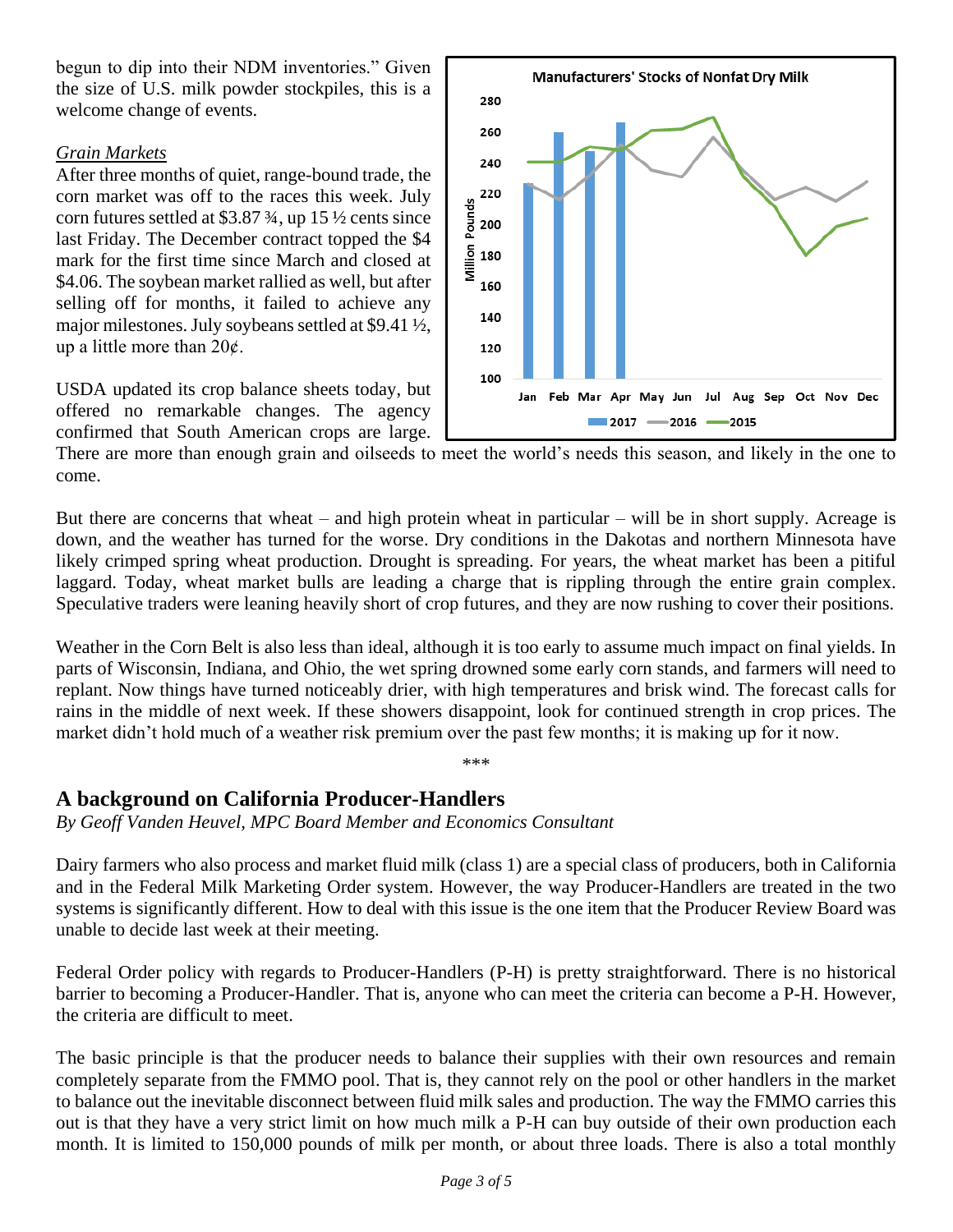volume limit on the size of an FMMO Producer-Handler. The rule is a cap of 3,000,000 pounds of fluid packaged sales per month. If a producer goes over this amount, they lose their Producer-Handler exemption and become fully regulated back to the first pound they produce. This is called a "hard-cap" and is a rule that is applied uniformly in every FMMO and is the rule that will be embedded in a California FMMO as well according to the Recommended Decision put out by USDA.

The California State Order treats Producer-Handlers much differently. There is an opportunity for any producer to become an exempt Producer-Handler in California, but their entire production and fluid milk sales must average less than 500 gallons per day during each 12-month period from September 1 through August 31. There are apparently two producers in California who meet these criteria.

The more significant California Producer-Handlers obtained that status by being in business at the beginning of the Pooling program in 1969. At that time, 49 producers qualified as Producer-Handlers, but by 1995 that number was down to 6 and there are now only 4 Producer-Handlers that have this unique status. None of these 4 will likely qualify as Producer-Handlers in the California FMMO. They are all large processing firms that buy significantly more milk than the 150,000 pounds per month that they would be limited to in a FMMO, and it seems clear that they all sell more than 3,000,000 pounds per month of fluid milk which exceeds the "hard cap" contained in the FMMO rules. The other 45 Producer-Handlers all had the right to convert their exemption to regular pool quota and join the pool … "but with only the production base and pool quota to which he would have originally been entitled or his average daily production and class 1 usage during the 12 months preceding his entry into the pool, whichever is less." (Section 62708). Essentially the exempt volumes of these 45 producers were exchanged for regular quota on a "one pound for one pound" basis.

Additionally, the four remaining Producer-Handlers have had the opportunity during certain periods of time to buy regular pool quota and turn it into more exempt producer-handler volumes. In fact, of the 59,039 pounds of daily solids-non-fat that Producer-Handlers exempt from pool obligations, 42,700 of those pounds were purchased as regular quota and converted into that additional exemption on a one for one basis.

There were two periods of time where this opportunity existed. The first was back in the late 1970's when something known as "Equalization" occurred. At the beginning of the quota program in 1969 all Grade A producers who shipped milk were issued production base consistent with their farms production during the base period which was in the late 1960's. These producers were then issued quota for the percentage of their production base that was used for class 1 purposes. Some producers received quite a bit less quota relative to their production base because the class 1 utilization of their milk was low. The promise made in 1969 was that as class 1 sales increased in California, new quota representing those sales would be issued and the low quota holders would get that new quota until they become "Equalized". Equalization is defined as having quota equal to at least 95% of your production base. Well, in the 1970's, class 1 sales were not increasing as fast as was anticipated. The solution to this problem was negotiated among producers and the Legislature, and the result was a change in the law that permitted the issuance of "blue sky" quota in 1977 and 1978, which was used to bring all of the original 1969 producers up to the Equalization point. It was at this time that Producer-Handlers could convert any pool quota they had obtained between 1969 and 1978 into additional exempt volumes.

The second opportunity to convert regular pool quota into additional exempt volumes occurred in 1993 when the \$1.70 fixed differential was implemented. In what turned out to be a limited time because the Legislature terminated this opportunity in 1996, Producer-Handlers could purchase pool quota and turn it into additional exempt volumes on a one for one basis. According to a Senate Bill analysis for SB105 in 1996, which was the bill that ended this opportunity, just prior to the 1993 passage of the \$1.70 bill, Producer-Handlers in California exempted approximately 44,000 gallons per day from pool obligations. By 1996 that had increased to 87,000 gallons per day.

So the Producer Review Board (PRB) is tasked with the job of designing a Stand Alone Quota program to coincide